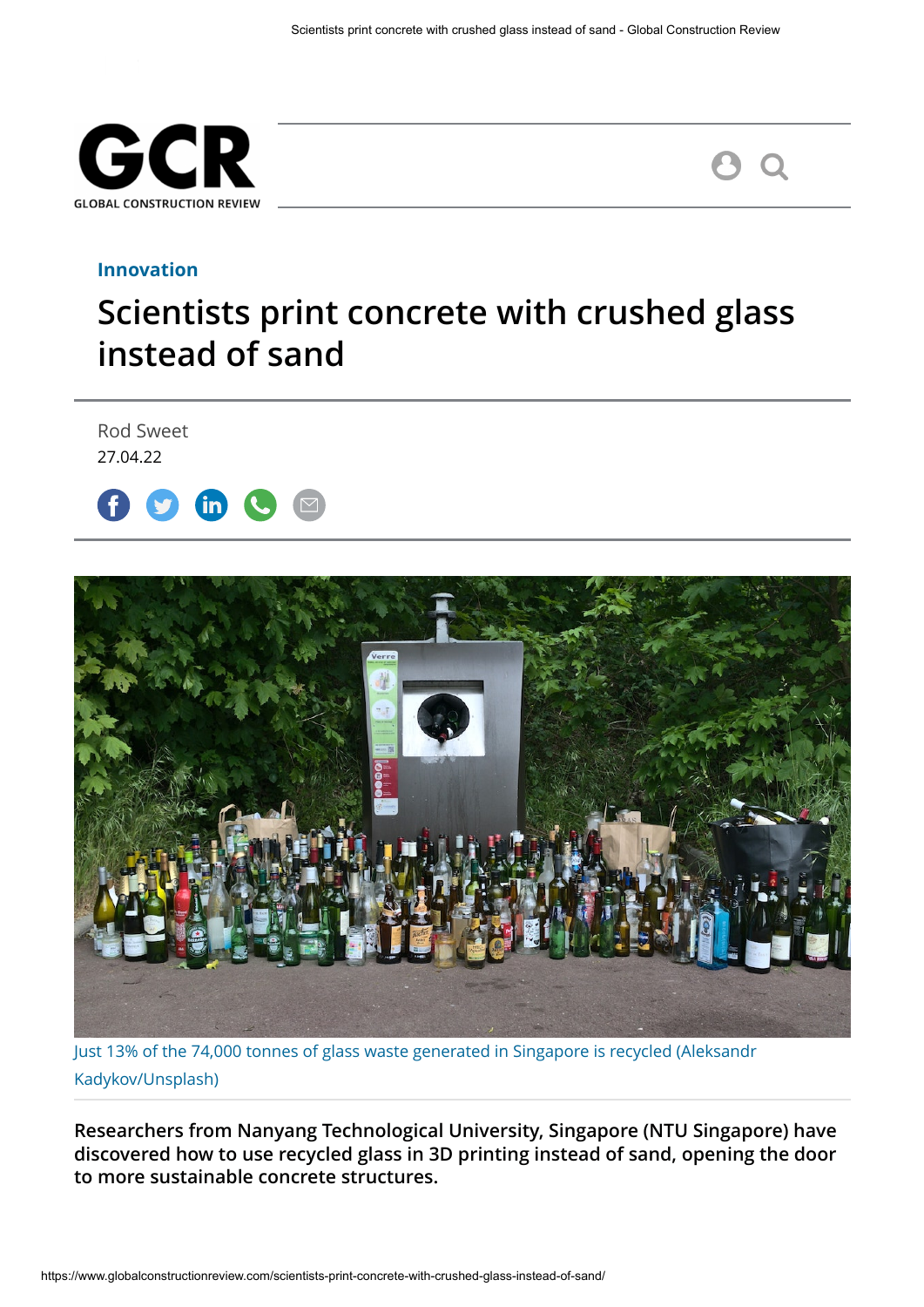They used a mix of recycled glass, commercial cement products, water, and additives to print a 40cm-tall concrete bench, which passed compression and strength tests and showed "excellent" buildability and extrudability.

They say it's the first successful printing of a structure using glass-based concrete.

Glass can be 100% recycled with no reduction in quality, but it's one of the least recycled waste types in Singapore.

Just 13% of the 74,000 tonnes of glass waste generated there last year was recycled, according to the National Environment Agency of Singapore. Most glass waste is incinerated before being dumped in landfills.

At the same time, the world is facing a shortage of sand owing to rapid urbanisation, with climate scientists calling it one of the [greatest sustainability challenges](https://www.globalconstructionreview.com/sand-mafias-are-destroying-beaches-and-habitat-rep/) of the 21st century, causing pollution, flooding and the erosion of marine habitats.

*See the glass-concrete bench being printed*:



"The main challenge in formulating 3D-printable concrete mixtures is to figure out just how much of each component to add to obtain a structurally sound structure with minimal defects," [said](https://www.ntu.edu.sg/news/detail/recycled-glass-waste-replaces-sand-in-3d-printing) principal investigator Professor Tan Ming Jen. "Our team has come up with a feasible formula, demonstrating for the first time that glass can indeed be used to 3D-print a bench with excellent structural integrity."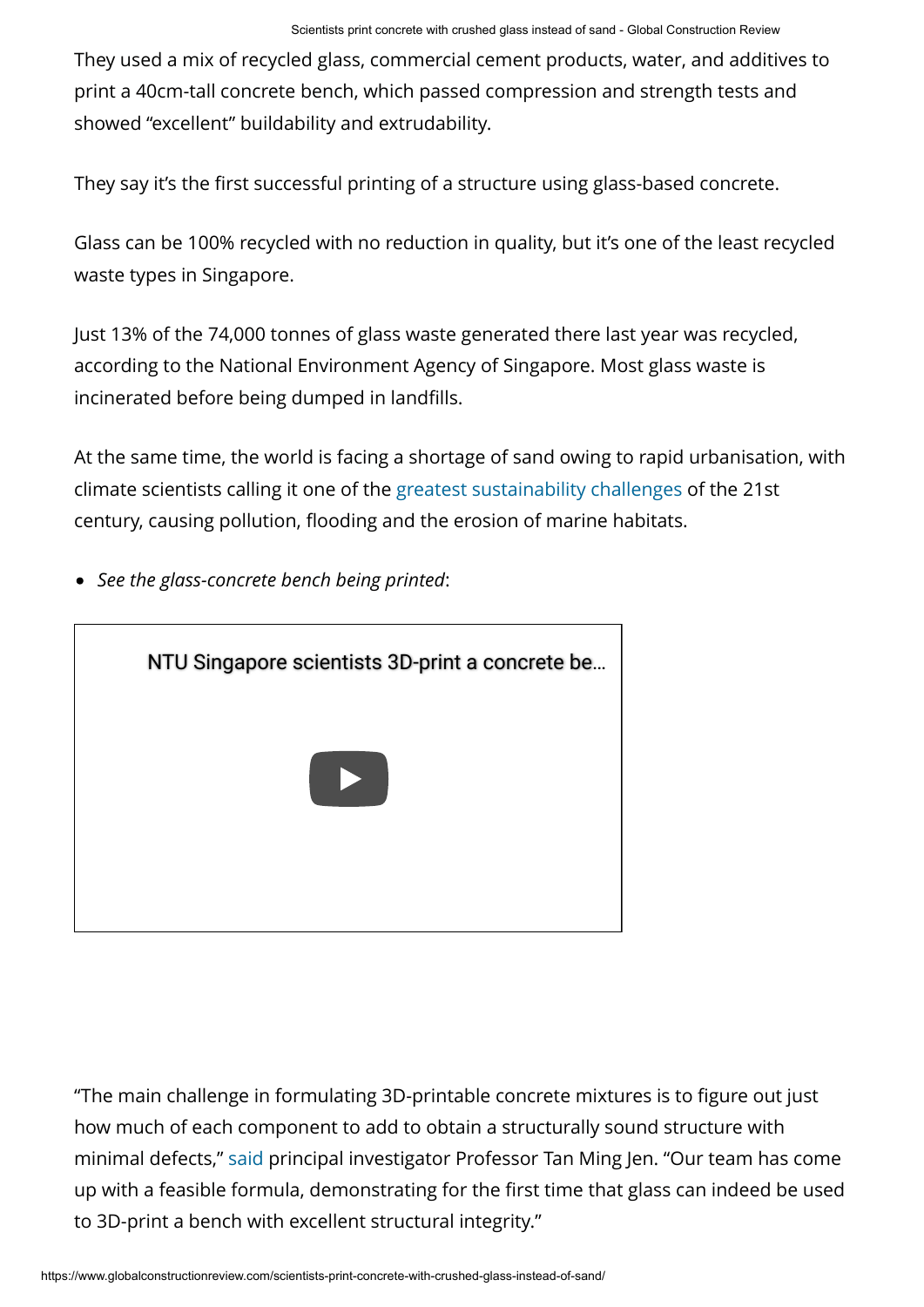"The research also exemplifies the concept of a circular economy," he added, noting that 70% of glass is made up of silicon dioxide, or silica, which comes from sand.

"What our research does is to essentially return the silica found in glass to be reused again as sand in our 3D printing concrete mixture."

Tan led a project to print a bathroom pod in 12 hours in 2019, which he said was around half the time required for conventional construction of the same structure.

They printed a 40cm-tall concrete bench, which passed compression and strength tests (NTU Singapore)

Fellow researcher Andrew Ting said: "Given that sand is being exploited at a rate much quicker than it can be replenished naturally, the prospect of using recycled glass in building and construction is becoming more attractive. We believe our development has great potential to relieve the demand on sand for this sector in the future."

The researchers noted that because glass is naturally hydrophobic – meaning it does not absorb water – less water is required to create a concrete mix suitable for 3D printing use.

The experiment used recycled glass crushed to different particle sizes from medium to super-fine. To enable printing, the team adjusted the control systems of the 3D printer to match the flow rate of the nozzle to the hardening properties of the concrete.

The printing was carried out in a single session using a 4-axis gantry robotic printer which has a print volume of 1.2 metre x 1.2 metre x 1 metre.

In collaboration with Singapore start-up company Soda Lemon, the researchers will look at printing bigger structures with the glass concrete.